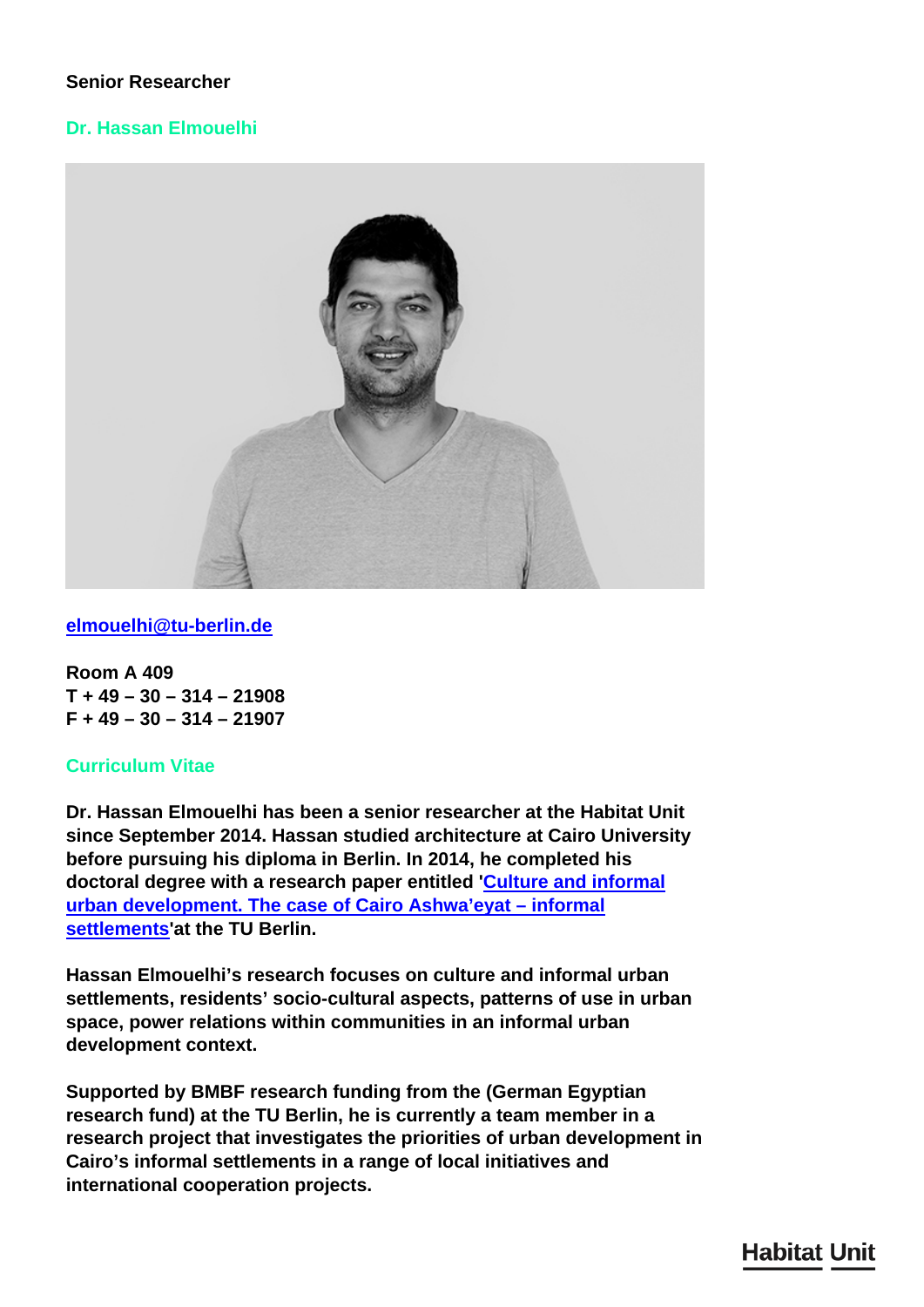**Hassan Elmouelhi teaches on the international Urban development master's course (Campus El-Gouna) as well as several master's courses in Architecture and Urban Design. He has a wide range of experiences from working in architecture and planning offices with a special focus on the MENA region. He has also experience in conducting fieldwork in different contexts using qualitative research methods.**

## **Education**

## **2008–2014**

**Doctorate of Engineering (Dr.-Ing.),TU Berlin (Thesis)Culture and Informal Urban Development. The Case of Cairo's 'Ashwa'eyat (Informal Settlements). (Supervisors: Prof. Dr. Peter Herrle, Prof. Dr. Sonja Nebel).**

#### **2000–2006**

**Master of Science in Architectural Engineering(M.Sc.) (Thesis)Between Culture and Development: Understanding Using Culture to Serve Development Process through Architectural Programming: A Case Study of El Azhar Park and El Darb El Ahmar District. (Supervisors: Prof. Dr. Nagwa Sherif; Prof. Dr. Sawsan Helmy).**

#### **1994–1998**

**Bachelor of Architecture (B.Arch hons),Cairo University, Faculty of Engineering, Architectural Engineering Department**

#### **Employment History**

#### **Since 2014**

**Associate Researcher Habitat Unit, TU Berlin Urban Development Master Program, Campus El Gouna**

#### **2003–2008**

**Lecturer Misr International University (MIU), Faculty of Engineering, Architecture department, Cairo, Egypt**

#### **Research Projects**

**2021 – 2022 [BRICK!: Building Refugees Integration through Urban Development and](/en/research/brick/) [Social Work](/en/research/brick/)**

**2018 – 2020 [NEIGHMADA: Neighborhood Management in Hurghada](/en/research/neighmada-neighborhood-management-in-hurghada/)**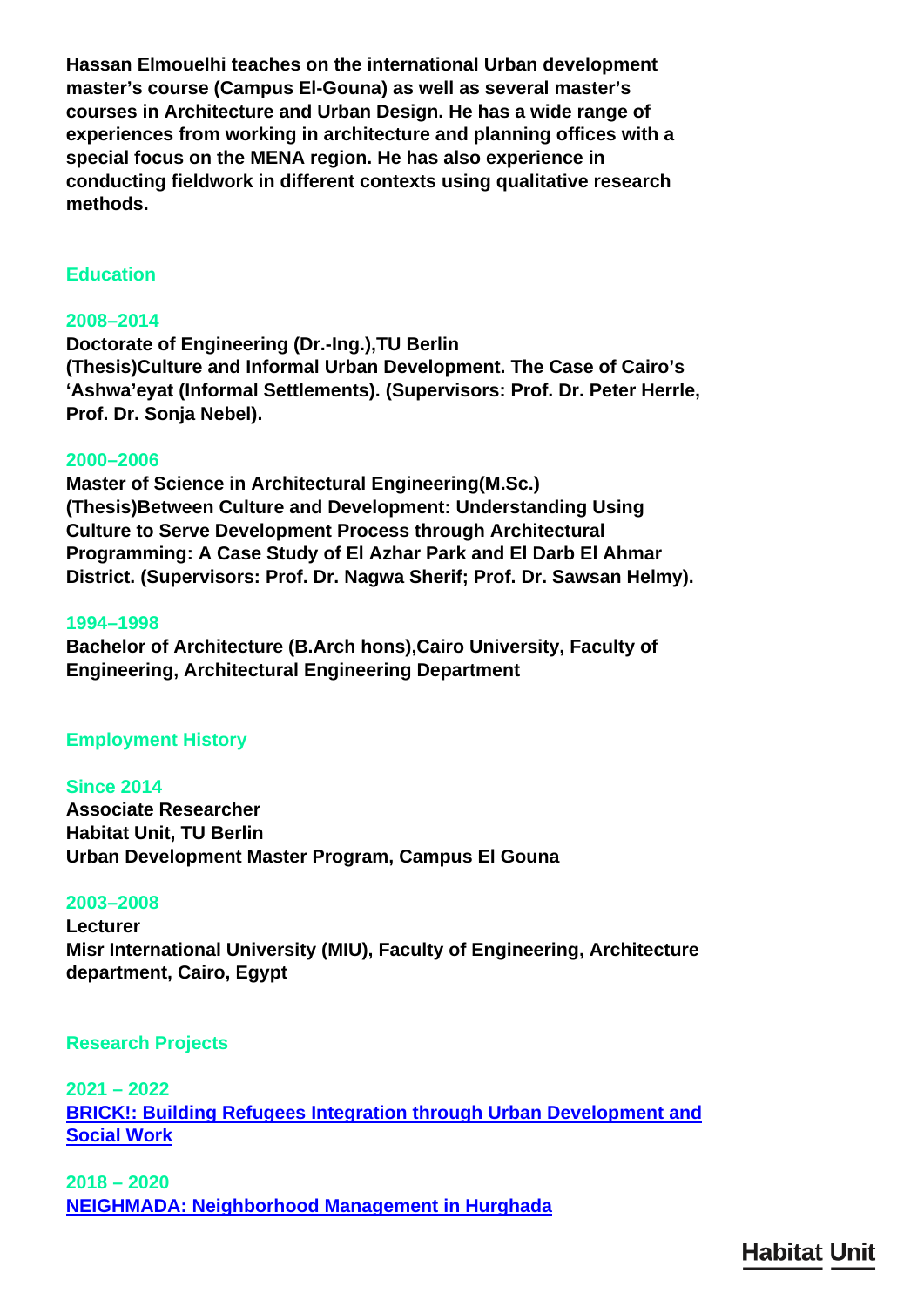**2018 - 2019 [All Inclusive Studio, Egypt](/en/teaching/ws-18-19-red-sea-all-inclusive/)**

## **2016 – 2019**

**[RealCityLab: Practice-orientation in architectural Education, Habitat](/en/research/realcity-lab/) [Unit-TU Berlin, Funded by BMZ and DAAD](/en/research/realcity-lab/)**

# **2014–2016**

**[Development Priorities in Informal Areas:Planning, Realization and](/en/research/deveper/) [Local Perceptions\(DEVEPER\),Habitat Unit, TU Berlin](/en/research/deveper/)**

#### **2008–2014**

**DoctoralDissertation**

**(Thesis)Culture and Informal Urban Development. The Case of Cairo's 'Ashwa'eyat (Informal Settlements). (Supervisors: Prof. Dr. Peter Herrle; Prof. Dr. Sonja Nebel).**

# **Others**

**RCL, Egypt**

**Urban Mobility-Hurghada, Egypt**

**Vulnerable Urban Areas, Tunisia**

**Delta city planning, Egypt**

# **Teaching Activities**

**WS 2014 Integrated Case study module (ICS), within master's programme: Integrated urbanism and sustainable design (IUSD),Ain Shams University and Stuttgart University, Cairo, Egypt**

# **WS 2013**

**Working and living in Loehmuelen Island, Kreuzberg.Co-Lecturer, Urban and Architecture Design Studio, German University in Cairo, Berlin Campus**

### **2003–2008**

**Assistant Lecturer and Lecturer Graduation Project,Architectural and Urban Design Studio in several cities,International Workshop and Field Trip in the fields of Urban Planning and Design (funded by DAAD)**

**Dresden Technical University, Germany University of Liechtenstein, Liechtenstein Bary Polytechnic University, Italy American University in Sharjah,Sharjah/Dubai**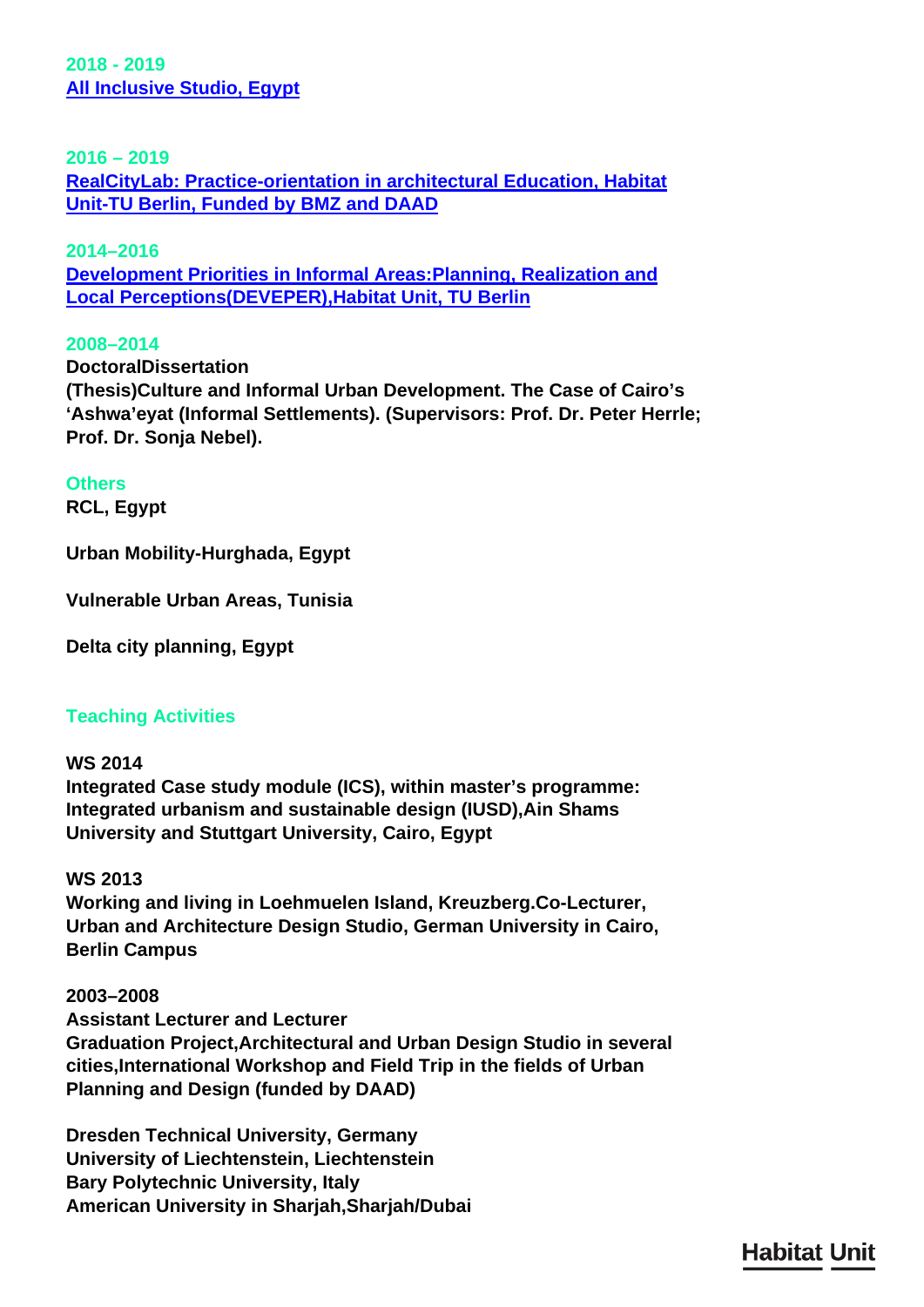# **Publications**

**Books**

**(2014) [Culture and Informal Urban Development. The Case of Cairo's](/en/publications/culture-and-informal-settlement/) ['Ashwa'eyat \(Informal Settlements\)](/en/publications/culture-and-informal-settlement/)***.* **Berlin: Velag Dr. Koester.**

# **Book contributions**

**(2013) Culture and Identity in Cairo Urban Development. A Case Study of Cairo's Informal Settlements. Anicka Seifert.** *Global City-Local Identity?* **Pp. 100-113, Goethe Institute, Tanzania, Dar Essalam.**

**(2010) Guest Comment: Understanding Culture in Cairo's Informal Settlements. In: Josefine Fokdal, Carsten Zehner,** *Improving Informal Areas in Greater Cairo. The Case of Ezzbet Al Nasr & Dayer El Nahia.* **Urban Management Masters Program, Technische Universität Berlin, Deutsche Gesellschaft für Technische Zusammenarbeit GmbH, Berlin, p.93-99.**

# **Other articles and publications**

**with M. Alfiky, L.Born, P. Misselwitz, M. Salheen (2017) Development Priorities in Cairo's Informal Areas - Planing, Realisation, and Local Perceptions. Trialog 122.**

**(2013)** *[Revolution, political transformation and urban space in 'Ezbet El-](http://cairobserver.com/post/40833532410/revolution-political-transformation-and-urban)[Haggana'.](http://cairobserver.com/post/40833532410/revolution-political-transformation-and-urban)* **Cairobserver.**

**(2012)** *Revolution, political transformation and urban space in 'Ezbet El-Haggana' Cairo informal area.***Maghreb in motion, ArchiAfrika newsletter.**

# **Conferences**

# **Conference Proceedings**

**(2006) The Impact of Architectural / Urban Intervention on Community: Culture, Development and Urbanism.***Architecture, Urbanism and Culture.* **Ain Shams University:301-309.**

**(2006)The role of architectural programming in controlling the development process of communities having distinguished cultures (in Arabic).** *Proceedings of the Third International Conference, ArchCairo 2006: Appropriating Architecture Taming Urbanism in the Decades of Transformation.***Cairo: Cairo University, Faculty of Engineering,**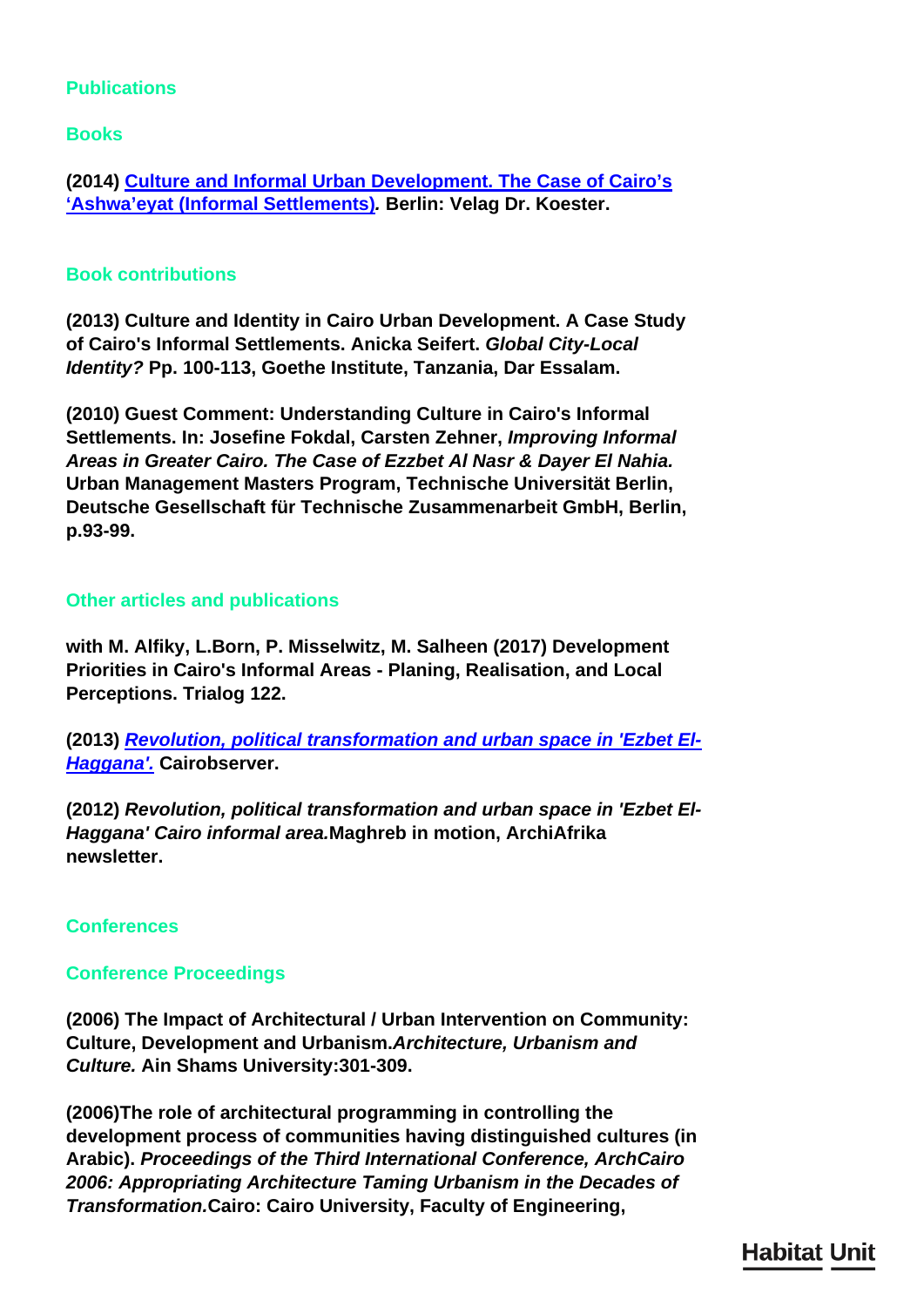**211-226.**

**(2006)Understanding Users Culture: A Method Intended to Serve Developmental Processes through Architectural Programming. In:Tolba, Mostafa K.; Abdel-Hadi, Aleya; Soliman, Salah;[ENVIRONMENT, HEALTH AND SUSTAINABLE DEVELOPMENT](http://iaps.scix.net/cgi-bin/works/Show?iaps_19_2006_683)***.*

# **Conference Papers**

**with Azzurra Sarnataro (2015)Questioning terminology in urban studies: the concept of ezba in Cairo's informality.Poster presentation,***BIC2015***, Berlin.**

**with Azzurra Sarnataro (2015)Towards considering Residents' Culture in Urban Development Interventions: The Case of Informal Settlements of Cairo.***The Transformation of the Urban Character of Arab Cities Since Late last Century,* **Bermingham City University and German Jordanian University, Amman, Jordan.**

**with Azzurra Sarnataro (2014)Addressing Communities of Cairo's Ashwa'eyat-Informal Areas: from the 'myth of marginality' to the 'myth of participation'?With Special Focus on Children and Women of Ezbet El-Haggana.** *ARCH06 Responsive Urbanism in Informal Areas***, UN Habitat.**

**with Oguz, M. (2013)[Informality, Culture, and Informal Urban](http://www.rc21.org/conferences/berlin2013/RC21-Berlin-Papers/9-1-ElMouelhi-Oguz.pdf) [Development: a Comparative Study between Cairo and Istanbul.](http://www.rc21.org/conferences/berlin2013/RC21-Berlin-Papers/9-1-ElMouelhi-Oguz.pdf)** *RC21 Conference: Resourceful Cities,* **Humboldt-University Berlin, Institute for Social Science, Dept. for Urban and Regional Sociology. Berlin.**

**withSafey El Deen (2009)Them and Us – Towards Incorporating the Concept of 'the Other',** *Between Cairo Subcultures: An Educational Approach.* **The 5th International Conference at Department of Architecture in Cairo University, Cairo.**

# **Conference panel chairs**

**with Prof. Ingrid Breckner, David Sims, Anna-Lisa Müller(2013) Panel discussion on Urban Landscapes – Changing City Spaces. The Cairo Case.***Space for Transformations***. Goethe Institute, Berlin.**

**with Dr.Dr. Fatima M. Al-Namari(2014) Targeting Adolescence Vandalism in a Refugee Camp: A Community Based Initiative from Talbije Camp, Jordan.***Community Based Urban Violence Prevention (U-CARE)***at the Global Urban Studies (GLOBUS) Institute, Berlin.**

**Convened summer schools**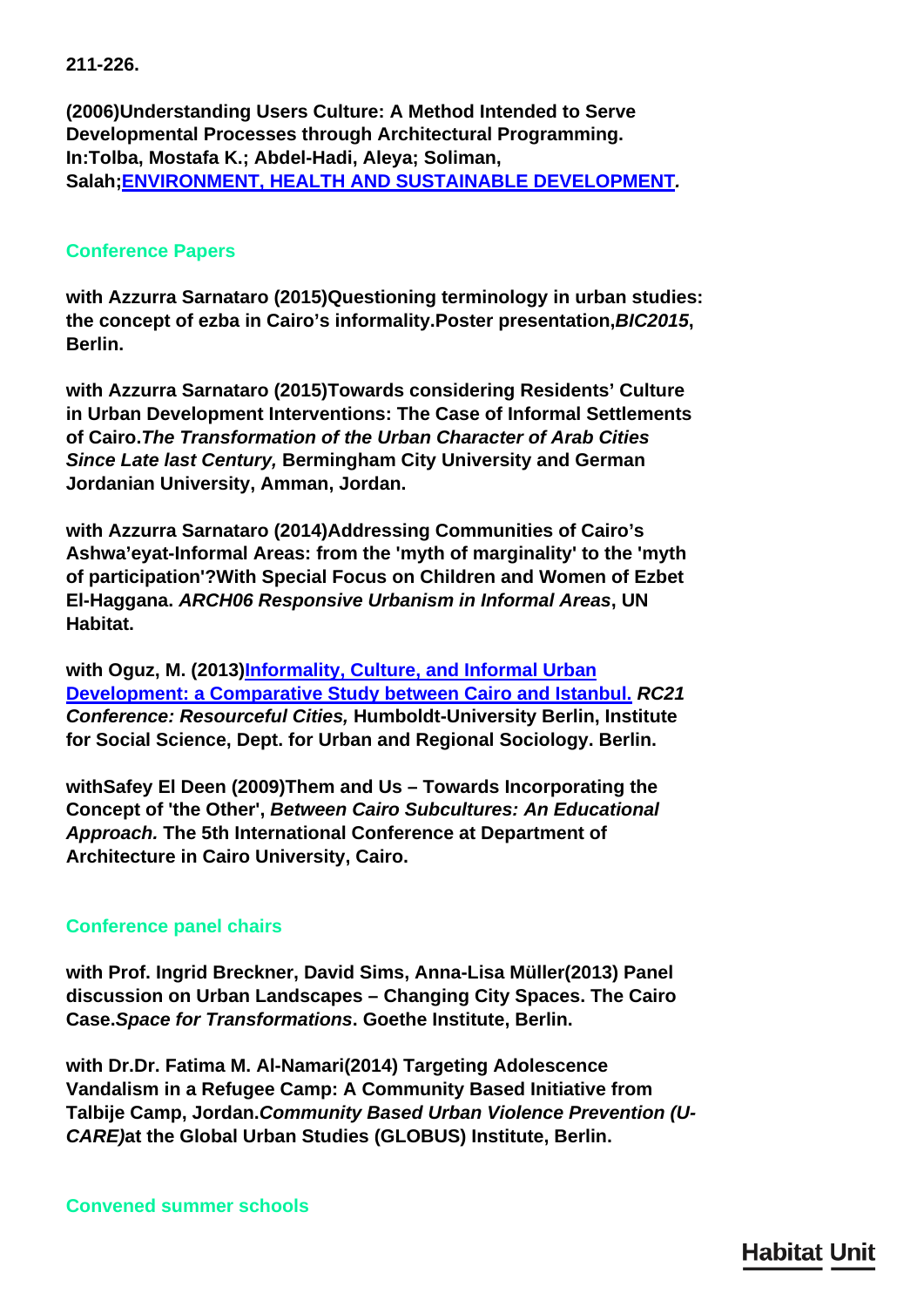**(2014[\)Cultural landscapes and urban resilience. The case of Cairo](https://www.uni-weimar.de/summerschool/en/courses/architecture-urban-studies/cultural-landscapes-urban-resilience/) [informal settlements.](https://www.uni-weimar.de/summerschool/en/courses/architecture-urban-studies/cultural-landscapes-urban-resilience/) Institute for European Urban Studies (IfEU), Weimar, Bauhaus University.**

**(2011)** *The New Urban Revolution Cairo***, Ain Shams University, department of urban planning and design.**

# **Invited Lectures**

**(2014) Urban informality and culture in the daily life of Cairo Megacity. Presentation at** *Lange Nacht Der Wissenschaft (Long night of science)***, TU Berlin.**

**(2013) Culture and informal urban development in Cairo.(with special focus on revolution)Course:** *Beyond Tahrir: Eine politische Ethnografie Kairos,***Free University Berlin, Prof. Cilja Harders.**

**(2012) Lecture within the IUSD,** *Integrated urbanism and sustainable development,* **master's programme,Ain Shams University and Stuttgart University .**

**(2010 - 2012) Cairo city, urban development and culture - an introduction, within the courses:** *Global Cities, Local Space, Urban Paradigms***, Urban Management Master Program, TU Berlin.**

**(2011) Workshop on** *Cairo informal areas***,Cologne University of Applied Sciences, Institute for Technology and Resource Management in the Tropics and Subtropics.**

**(2010) Categorization of informal settlements in Cairo and elaboration of appropriate upgrading strategies. (Design and delivery of a field study project with Urban Management graduate students/young professionals),GTZ,** *Participatory Development Programme in Urban Areas, Cairo and Urban Management Programme***, TU Berlin.**

**(2010) Cairo culture and urban development.***Global cities, local identities Symposium***,Goethe institut, Dar Es Salaam, Tanzania.**

# **Grants, Awards, and Fellowships**

# **2011**

**DAAD / GTZ awarded to participate in the summer school India:Sustainable Habitat Development in India-III, Cutchi urban development**

# **2009–2014**

**DAAD / GERLS (German Egyptian Research Longterm Scholarship) awarded for doctoral thesis: Culture and informal urban development.**